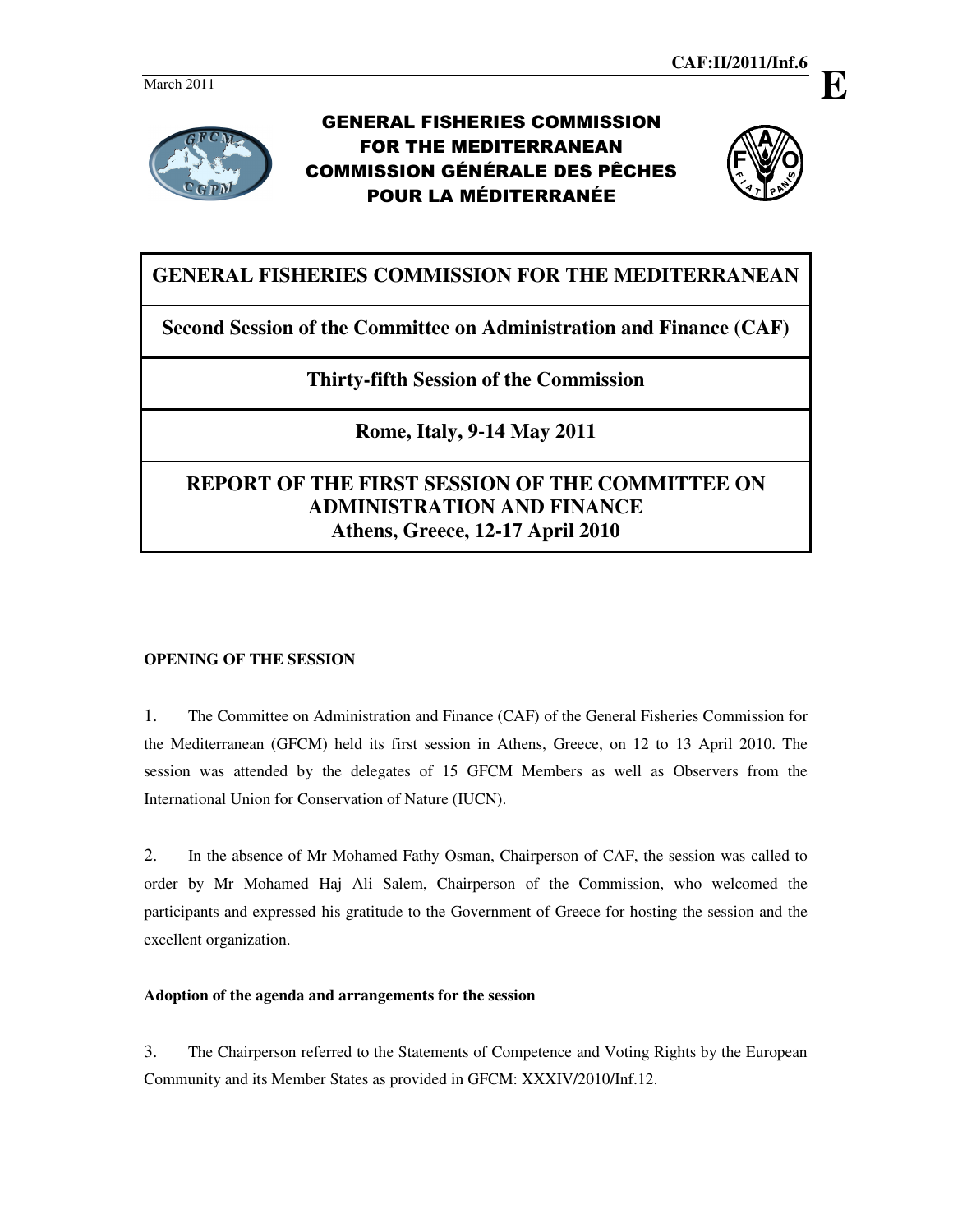4. The agenda was adopted without changes and is attached in Appendix A.

#### **REPORT FROM THE SECRETARIAT ON ADMINISTRATIVE AND FINANCIAL ISSUES**

#### **Administrative issues**

5. Mr Abdellah Srour, Acting Executive Secretary, introduced this point of the agenda on the basis of document CAF:I/2010/2 "Report of the Secretariat on Administrative and Financial Issues". He started by providing a summary of actions taken in relation to the administration of the Secretariat (Administrative Report), including issues such as staffing, the GFCM Performance Review (PR), the new headquarters, meetings, publications and the status of ratification of the GFCM Agreement as amended in 1997. He also addressed issues related to the status of payment of contributions to the autonomous budget and the statement of expenditures for 2009 (Financial Report).

#### *Recommendations adopted under Article V of the GFCM Agreement*

6. The Committee was informed that the Secretariat had officially transmitted to Members and Observers the text of recommendations and resolutions adopted at the Thirty-Third Session of the Commission (March 2009). After the "grace period", the decisions entered into force on 9 September 2009.

### *GFCM Performance Review*

7. The Acting Executive Secretary reported briefly on the selection and nomination process of external experts for the GFCM Performance Review. The Committee was informed that these experts were chosen by the Selection Panel from a list of potential candidates identified by the Secretariat. The Performance Review started on January 2010 and was in progress. It is expected that a preliminary report be circulated in June 2010.

8. He also informed the CAF that Ms Judith Swan, the coordinator of the team of experts in charge of the Performance Review, is attending the different sessions of GFCM in her capacity of external expert and kindly invited the delegates to complete the questionnaire sent by the Performance Review team in order to contribute to the evaluation process.

#### *Activities and functioning of the Secretariat*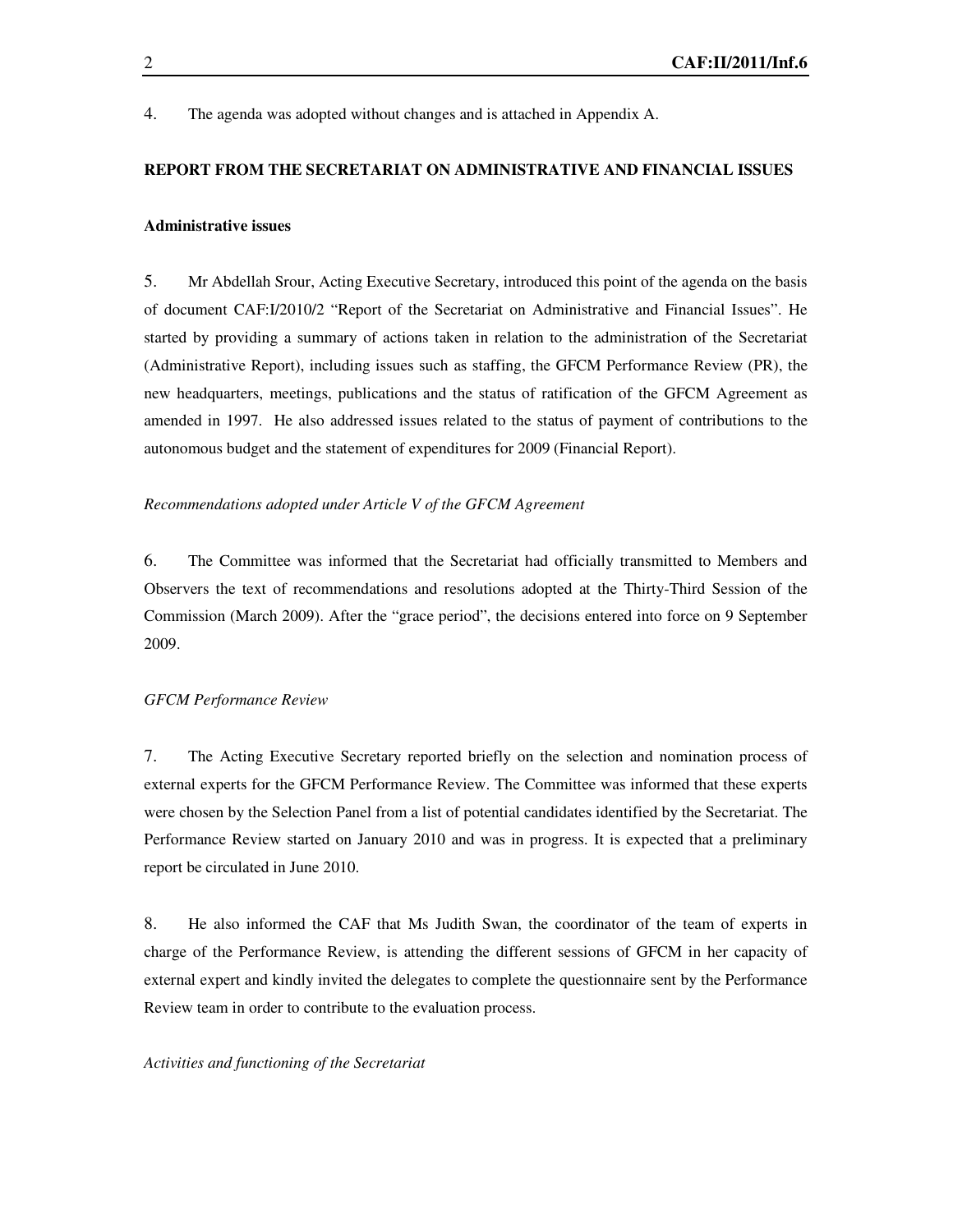9. The Committee was informed that the intersessional activities of the Secretariat included organizing and coordinating several meetings such as the annual session of the Scientific Advisory Committee (SAC), the Subsidiary Bodies of the SAC and of the Committee on Aquaculture (CAQ) including the Coordinating Meeting of the Working Groups. The Secretariat produced several technical and administrative documents, available on the GFCM Web site and some of which are published as "Studies and Reviews".

10. The Committee was informed on the progress made in filling the vacant posts within the Secretariat. The bilingual secretary, Ms Claudia Escutia and the administrative assistant/typist, Ms Raffaella Dirat have been selected between September and December 2009. The delegates were further informed that the recruitment of the Information Management Officer will be made in due course. In relation to the urgent need to strengthen the Secretariat in terms of technical staff, a proposal for three additional posts within the course of the next two years was brought to the attention of the Committee: Stock Assessment/Population Dynamics expert, Editor/Translator of technical documents and publications, Manager of Information on Compliance and Aquaculture.

#### *Headquarters of the Commission*

11. With regards to the question of the new headquarters of the Commission, the acting Executive Secretary reported briefly on the present situation. He informed on the issue of the running costs (estimated at  $\epsilon$  146 000.00 per year) to be covered by a voluntary contribution from FAO to cover specific expenses (estimated  $\epsilon$  46 000.00) as well as by a contribution from Italy (the remainder) in relation to which no formal indication had been received yet by the Secretariat. The representative of Italy confirmed Italy's interest in supporting GFCM activities within the Mediterranean as demonstrated by the financial contributions towards AdriaMed, MedSudMed and EastMed regional as well as the disposal of the new GFCM Headquarters. He also informed the Commission that the constraints encountered in supporting the running costs related to the new Headquarters were only related to internal administrative issues that have been solved and that additional information would be given by the Italian delegation during the GFCM Session.

#### *Status of ratification of the amendments to the GFCM agreement*

12. The Committee was informed on the status of acceptance of 1997 amendments to the GFCM agreement. The situation remained unchanged, i.e. 21 Members had deposited their instruments of acceptance while Egypt and Israel have not yet done so. Regarding the case of the Syrian Arab Republic, the Secretariat received a letter on 17 September from the Syrian Embassy in Rome notifying that Syria ratified the agreement on 12 July 2009. However, according to FAO Legal Office,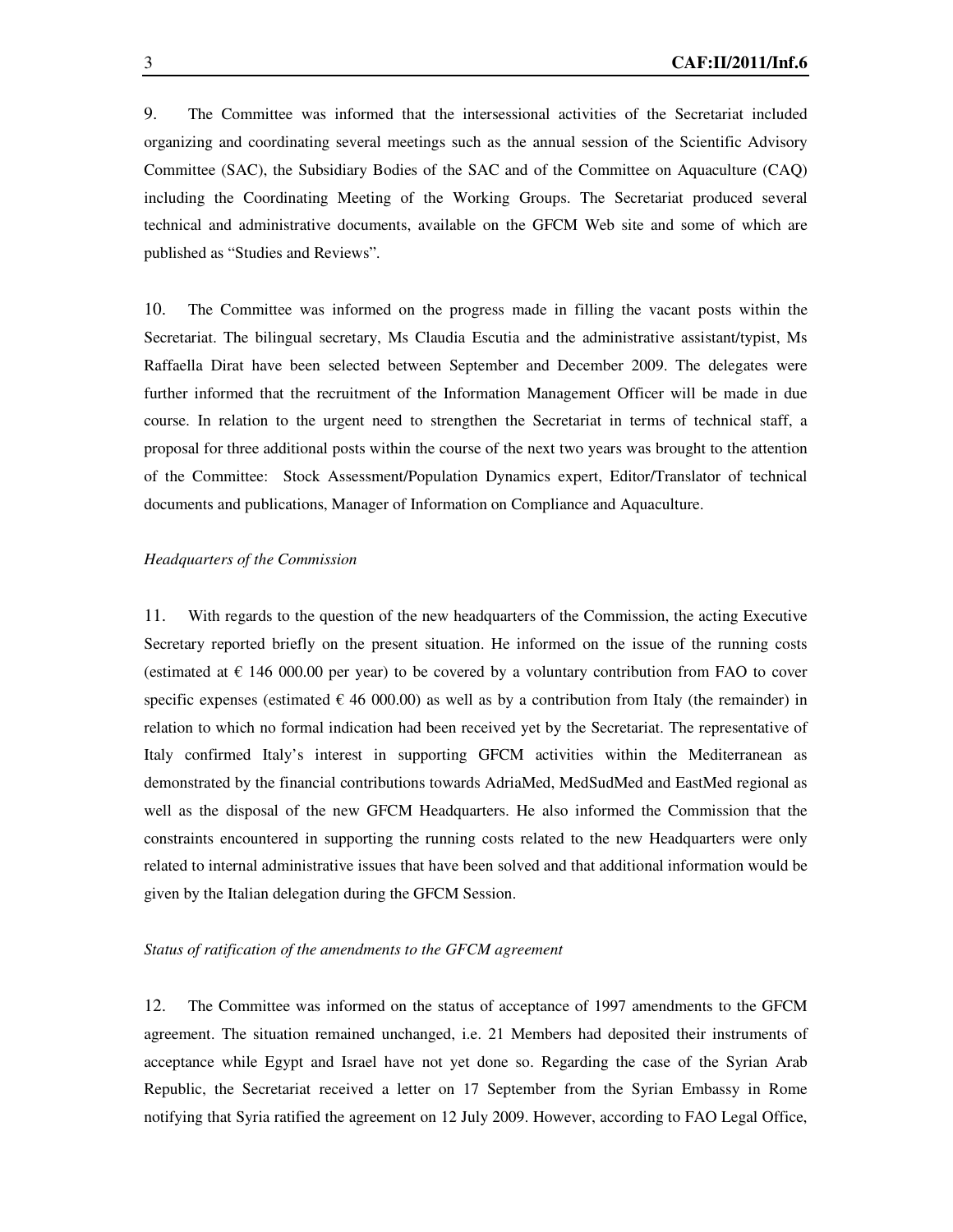this letter could not be considered as a formal ratification since the specific standard model for the ratification process had not been used.

#### **Financial issues**

#### *Member contributions to the autonomous budget*

13. The Secretariat informed the Committee that the "Call for funds" letter was sent in June 2009. By December 2009 most Members had settled their contribution. In total eighteen Members deposited their instruments of acceptance and remitted their contributions; three Members (Bulgaria, Italy and Malta) deposited their instruments of acceptance but have not paid their contribution for 2009; two Members (Egypt and the Syrian Arab Republic) have not yet deposited their formal instruments of acceptance; the Syrian Arab Republic has not paid its contribution; one Member (Israel) has not deposited its instrument of acceptance (nor participated in the vote for the selection of Executive Secretary), nor paid its contribution.

Mr Srour informed the Committee that the 2009 contribution of Egypt was recently paid.

14. The representative of Italy informed that the contribution of its country to the GFCM had been paid and that it would be available to the Commission shortly.

15. The representative of Malta informed the Committee that all the necessary actions had already been initiated so that due payments in respect of contributions for 2008 and 2009 will be affected as soon as possible

#### *2009 financial situation: autonomous budget, arrears and trust funds*

16. The Committee was informed on the main elements of the budget for the intersessional period, during which the Secretariat managed the expenditure according to the priorities and work plan adopted by the Commission.

17. Information on the status of GFCM extrabudgetary resources (i.e. voluntary contribution from Members) received from EU and Spain in support of the activities of the subsidiary bodies of the CAQ was given.

18. The Committee thanked the Secretariat for the detailed and clear presentation made on administrative and financial issues. The discussion of the Committee focused on the additional future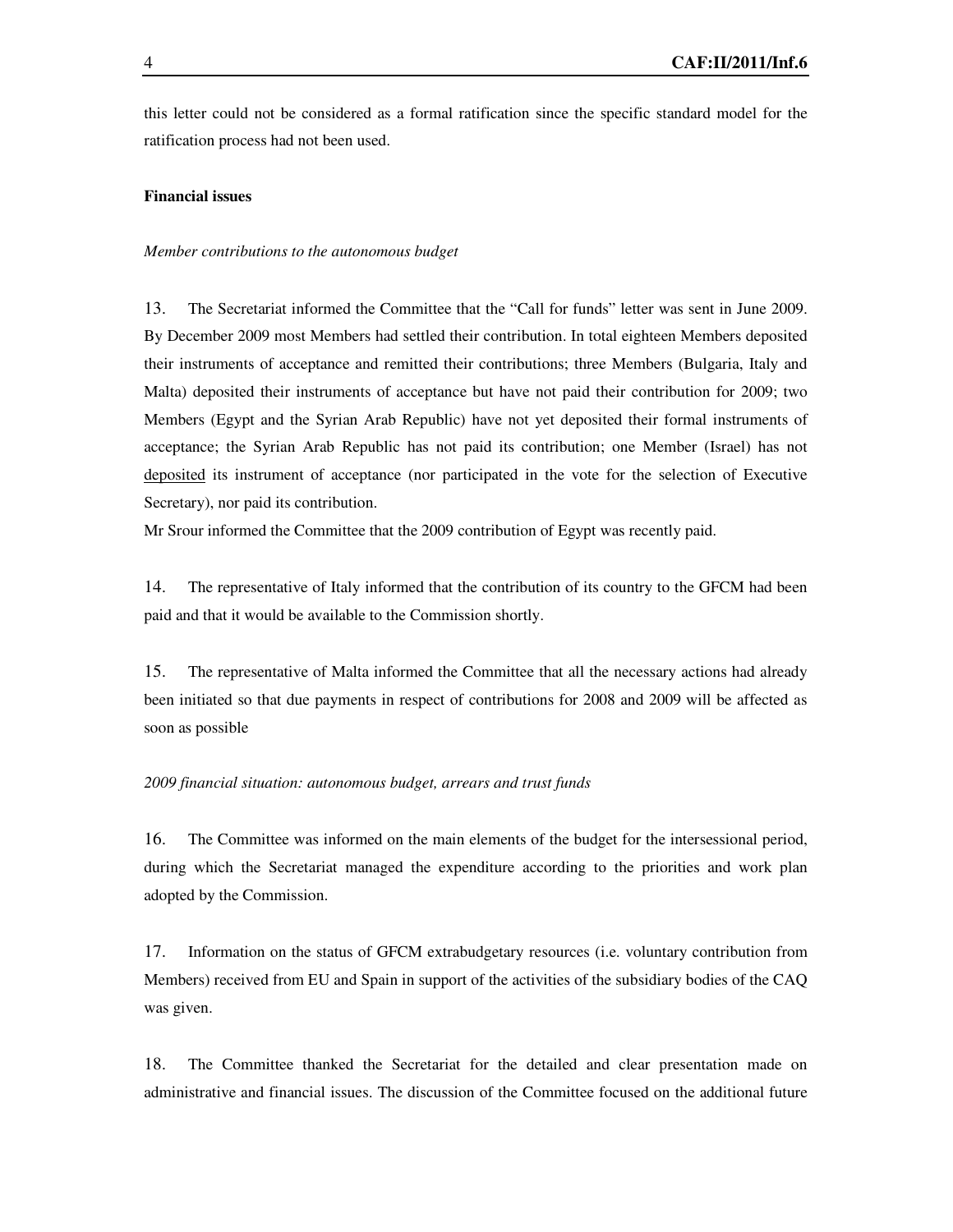costs which have been anticipated by the Secretariat through the presentation.

19. Some delegations stated that the request of additional personnel was motivated by the amount of additional activities requested to the Secretariat to perform the activities and the workplan made by the Subsidiary Bodies of the Commission.

20. The EU delegate, supported by the EU Member States and some other delegations, proposed that the strengthening of human resources of the Secretariat should be considered and carried out only after the election and appointment of the new Executive Secretary and in consideration of the outcome of the Performance Review. He pointed out that a clear definition of the role of the Secretariat was needed and the increase of staff should focus more on the administrative issues rather than specific technical topics.

21. With reference to the proposal to the recruitment of an expert of stock assessment, the delegate of Tunisia requested to consider the hire of an expert with different areas of field of expertise in fisheries sciences, including expertise on population dynamics.

22. Some delegates mentioned also that many of the activities requested to the Secretariat could be carried out by consultants and that this should be reflected in the revised version of the budget.

23. The chairman thanked the Secretariat for the presentation made and thanked the donors, namely EU and Spain, for the support provided which made some activities on aquaculture possible.

24. The Committee agreed that a final decision should be adopted according to the discussions on other issues such as the election of the Executive Secretary and the review of the workplan for 2010.

#### **PROCEDURES FOR THE SELECTION OF THE GFCM EXECUTIVE SECRETARY**

25. In relation to the issue of the procedure of selection and appointment of the GFCM Executive Secretary, a proposal was put forward by the Secretariat (ref. CAF:I/2010/3 - GFCM:XXXIV/2010/Inf.7). The proposed procedure draws upon the ad hoc procedure adopted at the extraordinary session of the Commission held in Malta in 2004 and applied subsequently at the twenty-ninth Session of the Commission in February 2005, with certain amendments. The Committee was also invited to decide on the duration of the Executive Secretary's mandate, a matter that had not been addressed in the past.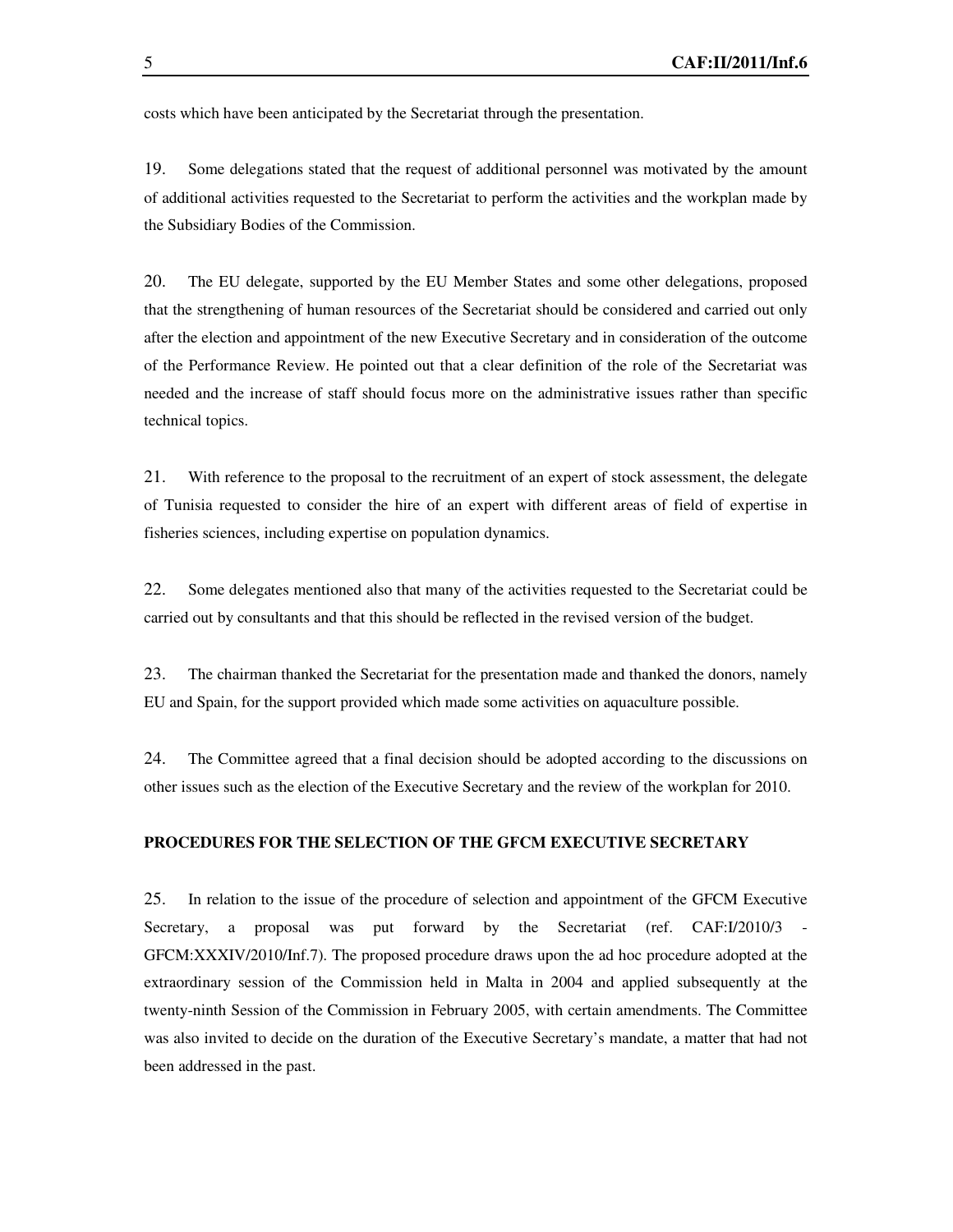26. Delegates underlined the urgent need for the election of the Executive Secretary and suggested to hold an extraordianary session possibly during the current year, assuming that related budget implications be covered by the 2010 budget. They agreed on the general principles of the selection criteria proposed by the Secretariat. Nonetheless, making reference to the composition of the Selection Committee, delegates underlined that representatives of two Members should be included in that committee:

- a representative from EU Member States
- a representative from a non EU Member State

27. Concerning the length of the mandate, delegates agreed on a time span of five years, with the possibility of extension for a second term, as proposed by the Secretariat.

#### **AMENDED GFCM RULES OF PROCEDURE**

.

28. Based on the document CAF:I/2010/4 the Committee was informed on the proposed amendments the GFCM Rules of Procedure which intended to reflect the terms of reference of the new Committee on Administration and Finance (CAF) established at the thirty-third Session of the Commission (March 2009). The Committee also suggested that the procedure of selection and nomination of the Executive Secretary be included as annex to the Rules of Procedure.

#### **Provisional GFCM budget and Member contributions for 2010–2011**

29. The Executive Secretary, introduced this Agenda item based on document GFCM Budget and Member Contributions for 2010–2011 (CAF:I/2010/5 – GFCM:XXXIV/2010/Inf.5).

30. The document presents an estimate of forecasted expenditures under the autonomous budget and includes a breakdown of the main budget chapters for 2010 and 2011 financial years. The share of the autonomous budget to be financed by each Member is calculated on the scale featured in the GFCM Financial Regulations. The document should be read in conjunction with the draft programme of work of the Commission for 2010 (documents GFCM:XXXIV/2010/6 and 7) to assess the budgetary implications.

31. The forecasted budget included in the document is based on the proposed programme of work of the Scientific Advisory Committee (SAC) for 2010, as adopted at its Twelfth Session and the Programme of Work of the Committee on Aquaculture (CAQ) for 2010, as adopted at its Sixth Session and adjusted at the Third Session of the Coordinating Meeting of the Working Groups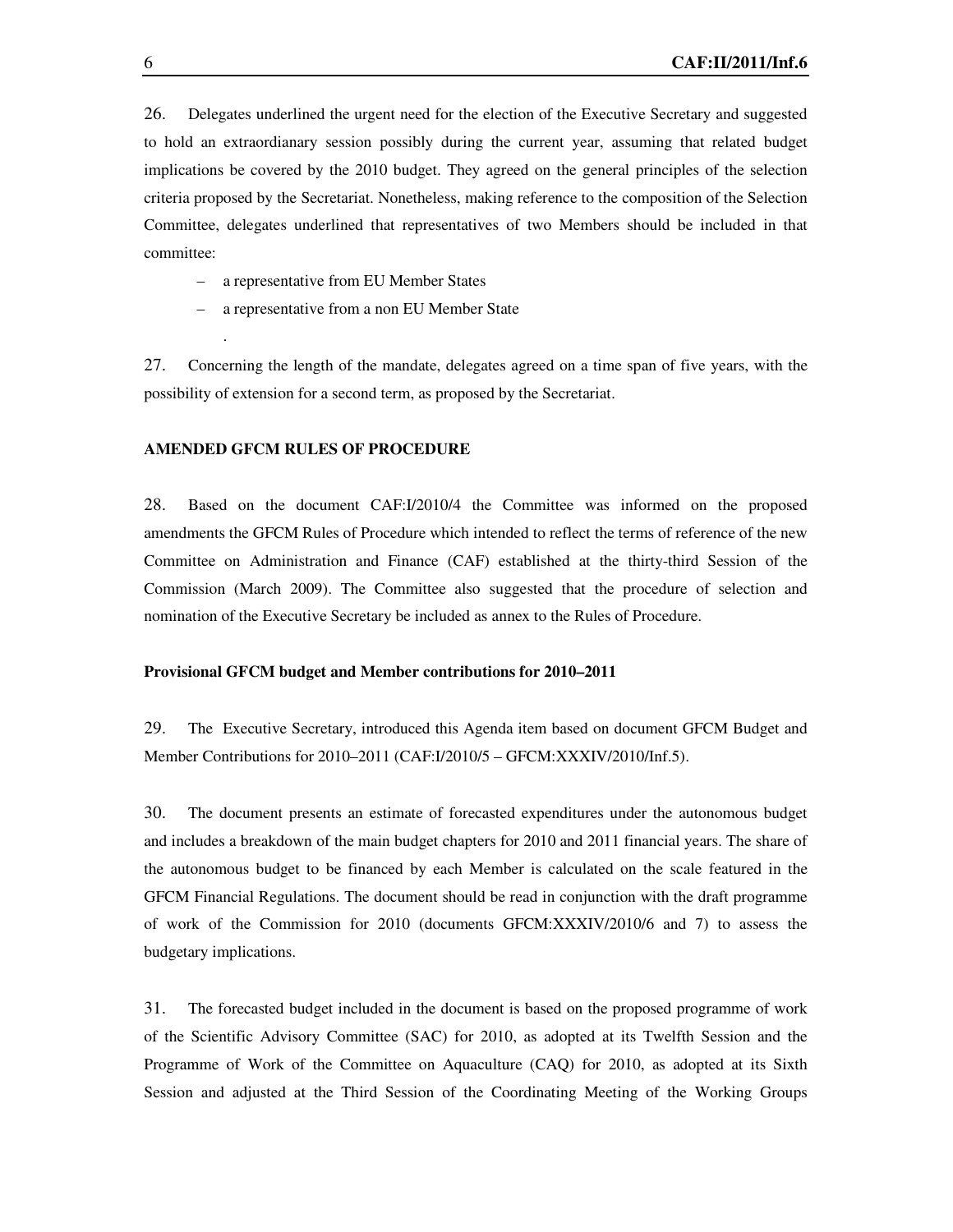(CMWG). The budget is also adjusted according to an update of the Secretariat administrative and operational costs and does not include any new activity proposed by the Commission, CAF or CAQ. Additional activities would need to be added to this estimate. As requested by the Commission, the budget of cooperative projects financed from extrabudgetary resources and executed by the Secretariat is dealt with separately from the GFCM global budget.

32. The budget was estimated assuming that voting for the selection of the Executive Secretary would take place at the 35<sup>th</sup> Session; that the subsidiary bodies of the Committees would be adequately supported in order to address in a timely manner the logistics of the organisation of a similar number of meetings in 2011; that the Members would provide effective support to the work of national scientists, experts, administrators and focal points; that FAO would maintain its technical support and that the Commission would not disburse any funds for the functioning of the new GFCM headquarters.

33. With reference to the GFCM Autonomous Budget, Mr Abdellah Srour presented also the GFCM Member contributions for 2010–2011. The draft budget for the next financial year was presented in accordance with the provisions of Article X of the Financial Regulations and the decision taken by the Commission at its  $32<sup>nd</sup>$  Session.

34. On the basis of the information and data available to the Secretariat and assuming the Commission approves all proposed expenditures, the total sum of the autonomous budget for 2010 is estimated at 1 691 665 US dollars, while that for 2011 is estimated at 1 920 944 US dollars. This would represent a 14.38 percent increase in 2010 in relation to the initial budget adopted for 2009 and a 13.55 percent increase in 2011 in relation to the budget proposed for the previous financial year.

35. The document also addressed the extrabudgetary resources (i.e. those from voluntary contributions of certain Members) that are essentially allocated to supporting the Committee on Aquaculture and its working groups, as well as funds provided to support the SIPAM Regional Centre. Specifically, these incomes come from Tunisia for the cooperative project in support of the SIPAM Regional Centre; Spain for the cooperative project in support of the working group on marketing of the Committee on Aquaculture (MedAquaMarket)*;* European Union for the cooperative project in support of the working groups of the Committee on Aquaculture, namely on sustainable aquaculture development (InDAM) and on site selection and carrying capacity (SHoCMed); and finally Italy for the cooperative project for strengthening cooperation on fisheries and aquaculture in the Mediterranean and Black Sea.

36. Upon request of the CAF, the Acting Executive Secretary presented a proposal of a revised budget on the basis of the first version and on the basis of the necessity for the implementation of the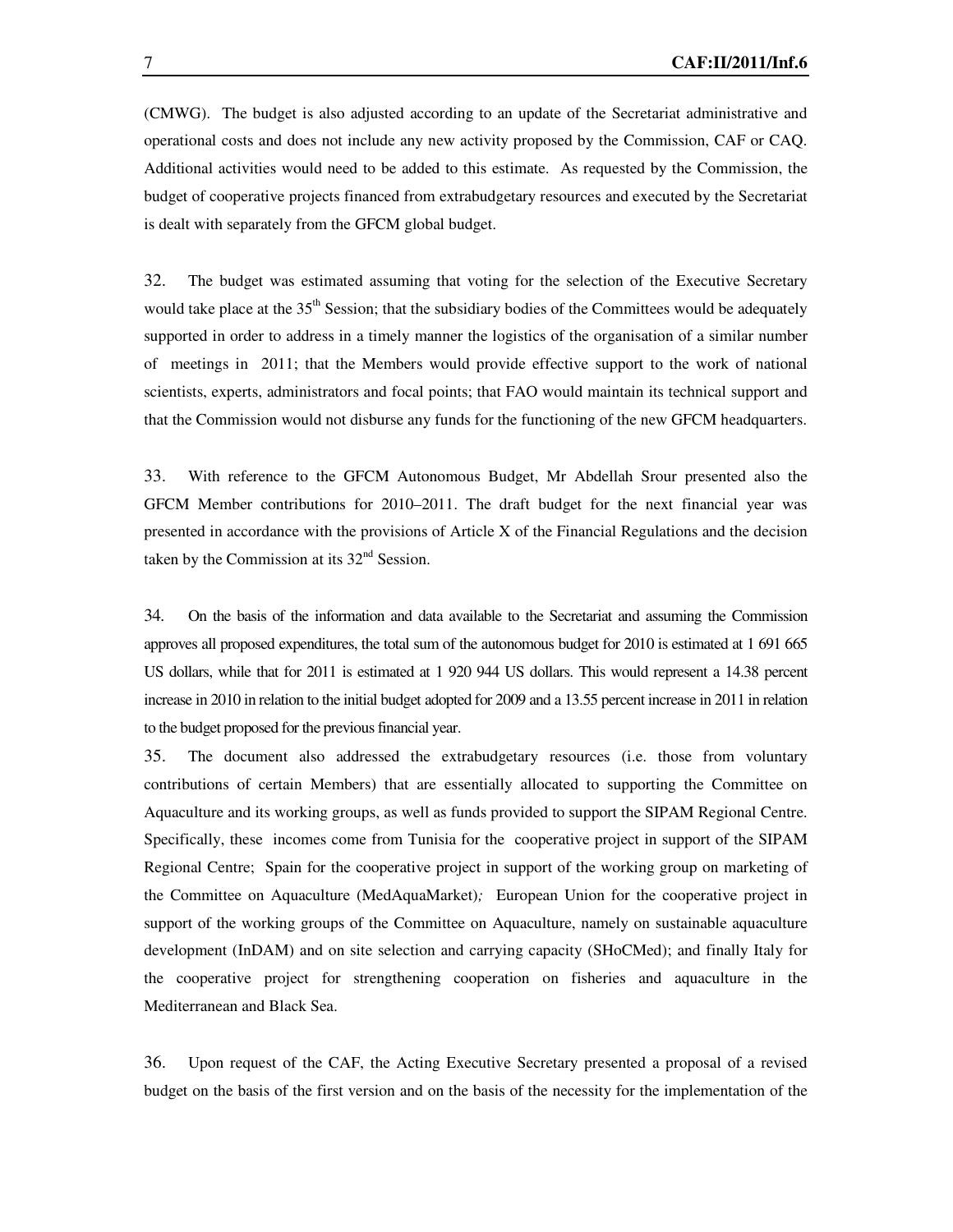workplan as indicated by the subsidiary bodies of the GFCM. He informed the participants that the changes made concerned the deletion of the stock assessment and scientific editor posts previously proposed and the consequent increase in the consultancy budget line, together with the introduction of the budget line for the extraordinary session including the cost of the Selection Panel Members (the Secretariat's proposed budget is in Appendix D)

37. The representative of the EU, supported by other EU Member states and other delegations expressed some concern on the proposed revised budget and stressed that this does not reflect the discussions. Furthermore he requested some clarification concerning the use of the arrears of 2009, the costs of the official travel and those related to the extraordinary session.

38. The Acting Executive Secretary gave additional information about the arrears and informed the Committee that, as indicated by the Commission and according to the administrative procedures, contributions paid after 31 December of each year will be part of the capital fund to cover unforeseen expenses occurred during the first four months of 2010. He added that it is very difficult to manage the activities of the Secretariat including the organization of a meeting such the CAF, CoC and GFCM session, without the availability of funds. The costs indicated for the official travel are the direct results of the scheduled meetings as reported in the workplan of the subsidiary bodies. The cost related to the organization of the Extraordinary Session (about 52.000 US dollars) reflects the request made by the CAF on a two days meeting in which are considered the costs of: the costs of the travel and board and lodging for the different members of the selection committee and of the selected applicants, the costs of translation and of reporting and the other relevant costs

39. The representative of Tunisia recalled that the discussion should not concentrate only on the costs of the Extraordinary Session but the proposal of the revised budget should reflect the deletion of the costs of additional staff proposed by the Secretariat. He also proposed that firstly an extraordinary session should be organized for the election of the Executive Secretary.

40. The discussion which followed focused on the estimated cost for the extraordinary session as well as the global budget proposal for 2010–2011.

41. The representative of the EU proposed the bringing together of a small informal group (composed of 3 Members) within the CAF to work on a budget proposal, in collaboration with the Secretariat.

42. After in-depth discussion, the CAF agreed on this proposal. It was also stressed that this group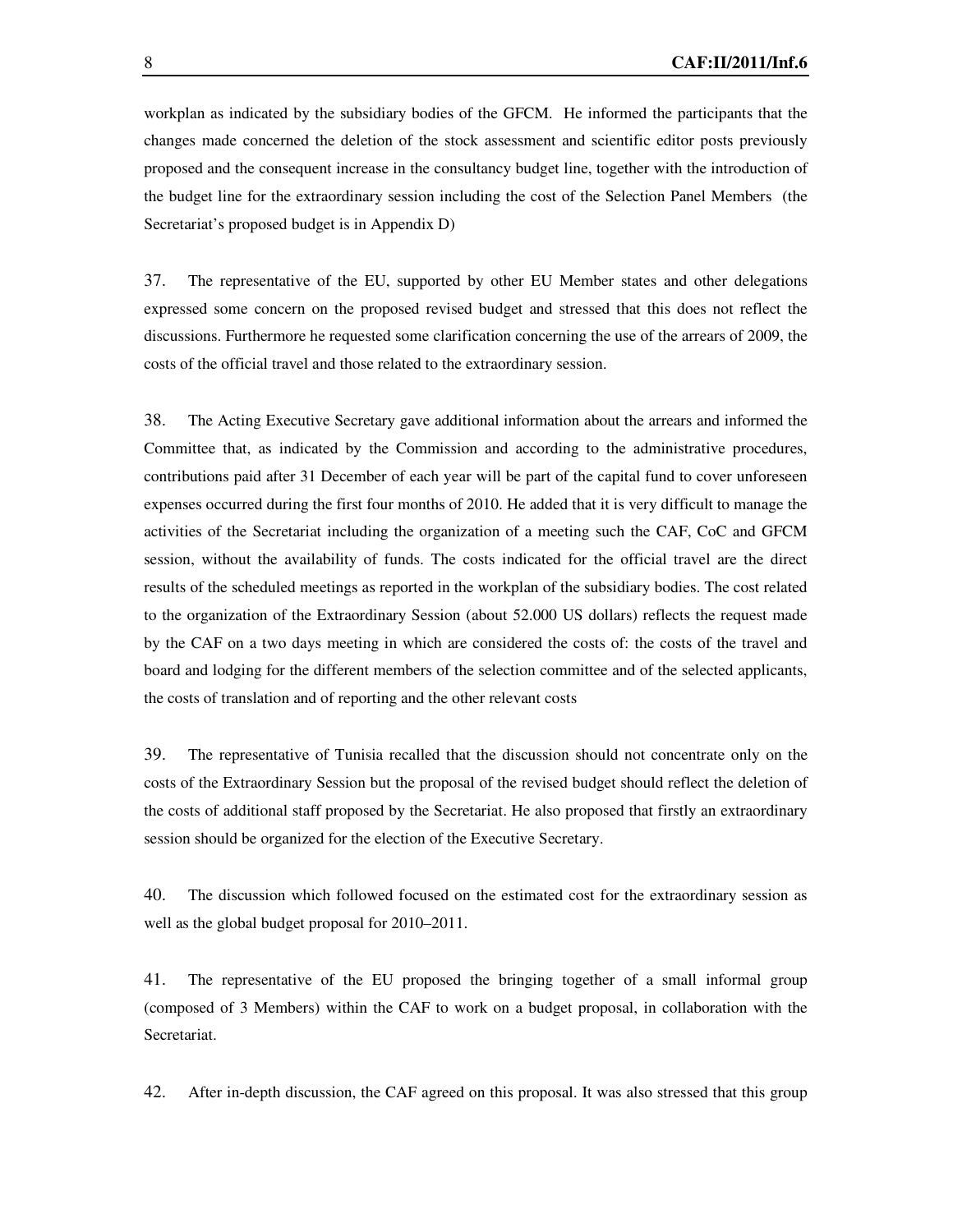would serve to facilitate the understanding of decisions on budget related issues, whilst taking into consideration the workplan priorities of SAC and CAQ.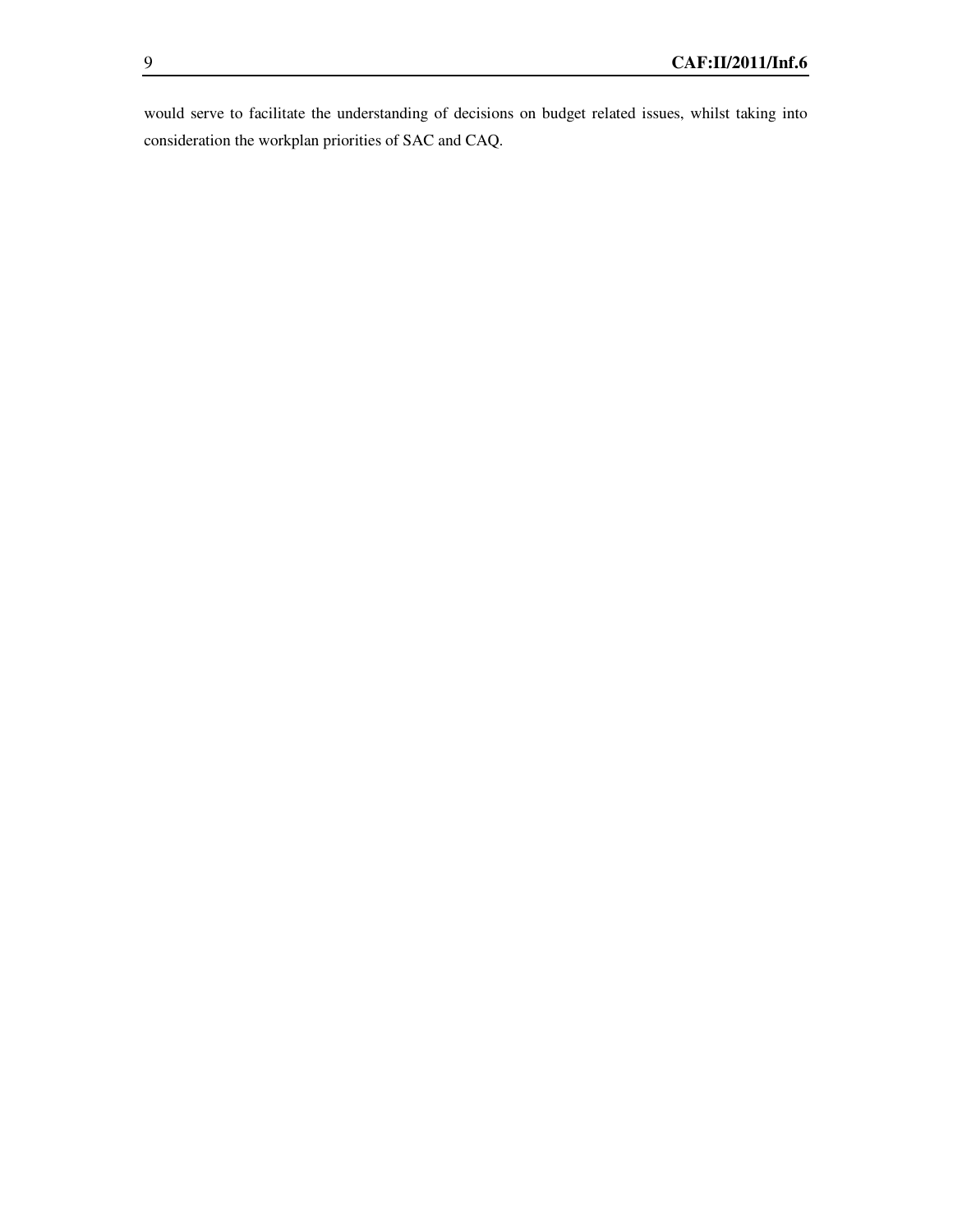#### **Annex 1**

#### **Agenda**

- 1. Opening of the session
- 2. Adoption of the agenda and arrangements for the session
- 3. Reports from the Secretariat on administrative and financial issues
	- 3.1Activities and functioning of the Secretariat and needs for the future
	- 3.2Progress on the issue of the new Headquarters of the Commission
	- 3.3Status of ratification of the Amendments to the GFCM Agreement
	- 3.4Contributions by Members to the autonomous budget
	- 3.52009 financial situation: autonomous budget, arrears and trust funds
- 4. Procedures for the selection of the GFCM Executive Secretary
- 5. Amended GFCM rules of procedure
- 6. Provisional GFCM budget and Member contributions for 2010–2011
- 7. Any others matters
- 8. Date and venue of the second session
- 9. Adoption of the report